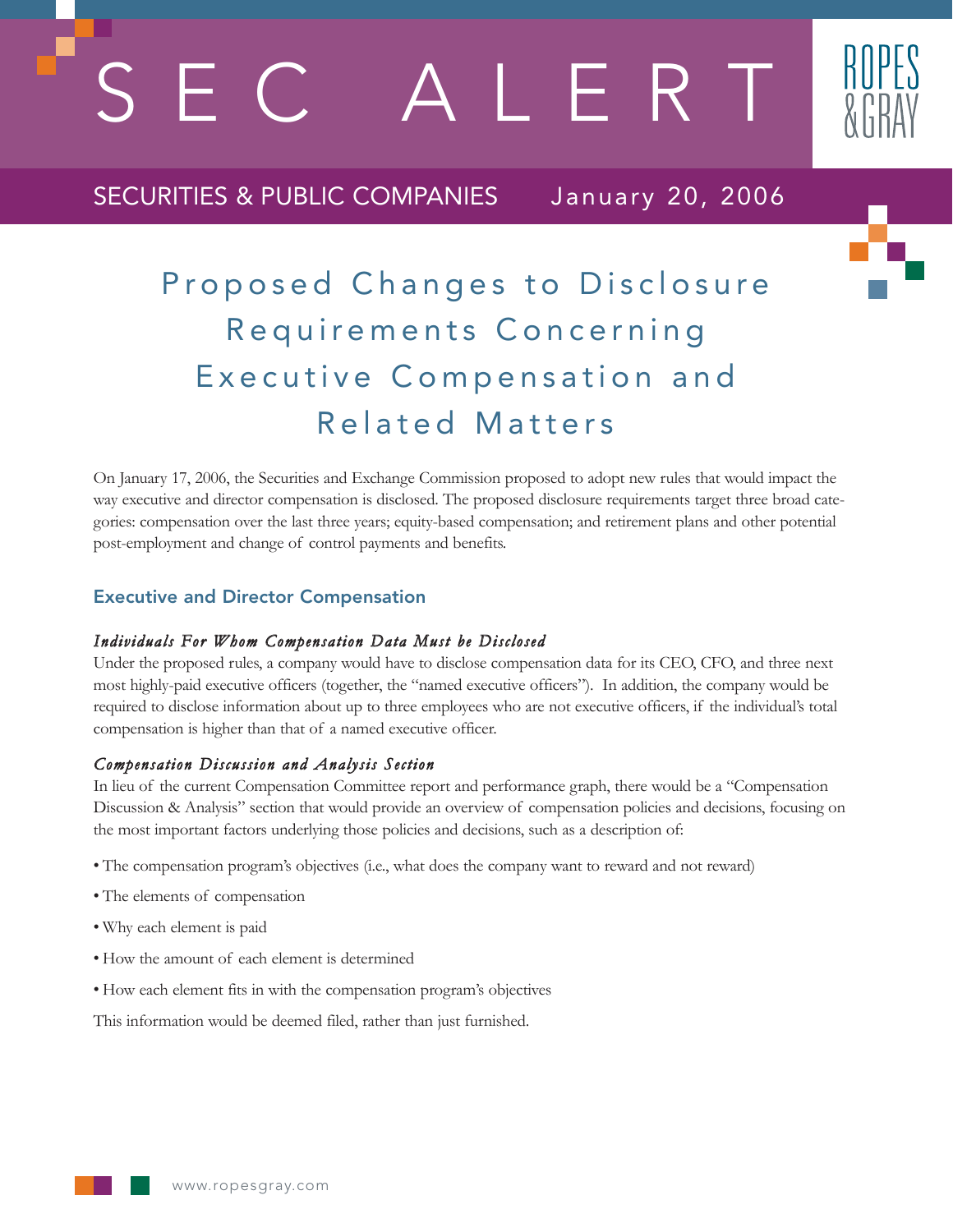#### *Summary Compensation Table*

The proposed rules would reorganize and refine the current Summary Compensation Table to include the following for each of the last three fiscal years:

| Total compensation Annual salary and |              | Dollar value of all | Dollar value of cash All other compensa- |  |
|--------------------------------------|--------------|---------------------|------------------------------------------|--|
| (sum of the follow-                  | <i>bonus</i> | stock-based awards  | incentive awards not tion                |  |
| ing columns)                         |              |                     | tied to the perform-                     |  |
|                                      |              |                     | ance of company                          |  |
|                                      |              |                     | lstock                                   |  |
|                                      |              |                     |                                          |  |

• Stock-based awards column

- Stock-based awards would be measured at grant date fair value and computed in accordance with SFAS 123R
- The entire value of the stock-based award would have to be included for the year in which granted
- If a company reprices stock options, the entire value of the new award would have to be included in the summary compensation table for the year in which repriced
- Cash incentive awards column
	- Would be disclosed in the year when the performance measure item is satisfied and the payment is earned
- All other compensation column would include the following:
	- the aggregate increase in actuarial value of defined benefit pension plans accrued during the year,
	- all earnings on non-qualified deferred compensation arrangements,
	- company contributions to contributory retirement plans, and
	- perquisites
		- disclosure threshold would be lowered to \$10,000
		- defined as benefits not "integrally and directly related" to executive duties
		- neither the staff nor the Commissioners discussed the method of valuation of perquisites
	- the current "Other Annual Compensation" column would be combined with this column

#### *Additional Compensation Tables*

- Grants of Performance Based Awards
- Grants of All Other Equity Based Awards
- Outstanding Equity Awards at Fiscal Year-End
	- Shows potential amounts that may be received in the future in respect of outstanding awards
- Option Exercises and Stock Vested Table
	- Shows amounts realized on equity compensation during the last year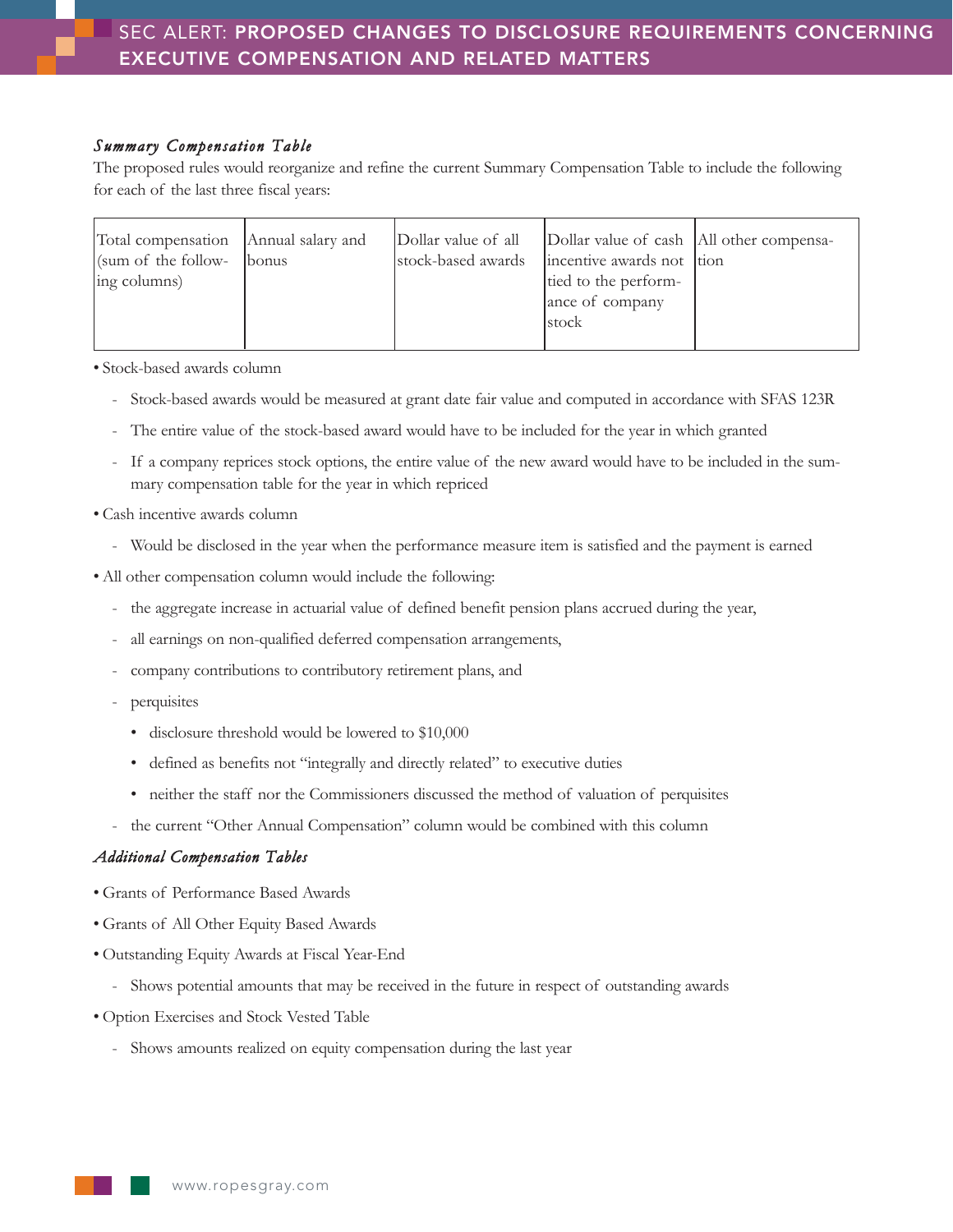## SEC ALERT: PROPOSED CHANGES TO DISCLOSURE REQUIREMENTS CONCERNING EXECUTIVE COMPENSATION AND RELATED MATTERS

## *Disclosure Regarding Retirement Plans and Post-Employment Payments*

• Retirement Plan Potential Annual Payments and Benefits Table

- Would show post-retirement annual benefits payable to each named executive officer
- Would require disclosure of material assumptions involved in calculation
- Nonqualified Defined Contribution and Other Deferred Compensation Plans Table
	- Would show year-end balances and executive contributions, company contributions, earnings and withdrawals for the year
- Disclosure of all payments and benefits, including perquisites, payable on termination or change in control
	- Would require these potential payments and benefits to be quantified
		- Will have to disclose assumptions used to quantify the payments

## *Director Compensation Table*

The proposed rules would require inclusion of a director compensation table similar to the revised Summary Compensation Table, but for only one fiscal year.

## Form 8-K

Revised disclosure requirements in Form 8-K would capture employment arrangements and material amendments for named executive officers. This would potentially involve some arrangements that would not be considered agreements, such as executive salary arrangements.

## Related Person Transactions

- Disclosure would be required of a company's policies and procedures for approving related party transactions
- Disclosure would become more principles-based, potentially condensing and simplifying the overlapping rules now governing this area
- The threshold for Item 404(a) disclosure would be raised from \$60,000 to \$120,000

## Director Independence

The proposed rules would require:

- Disclosure as to whether each director and director nominee is independent
- A description of any relationships not otherwise disclosed that were considered in determining independence; and
- Disclosure of any audit, nominating and compensation committee members who are not independent

## Plain English

Companies would be required to prepare most of this information using plain English principles.